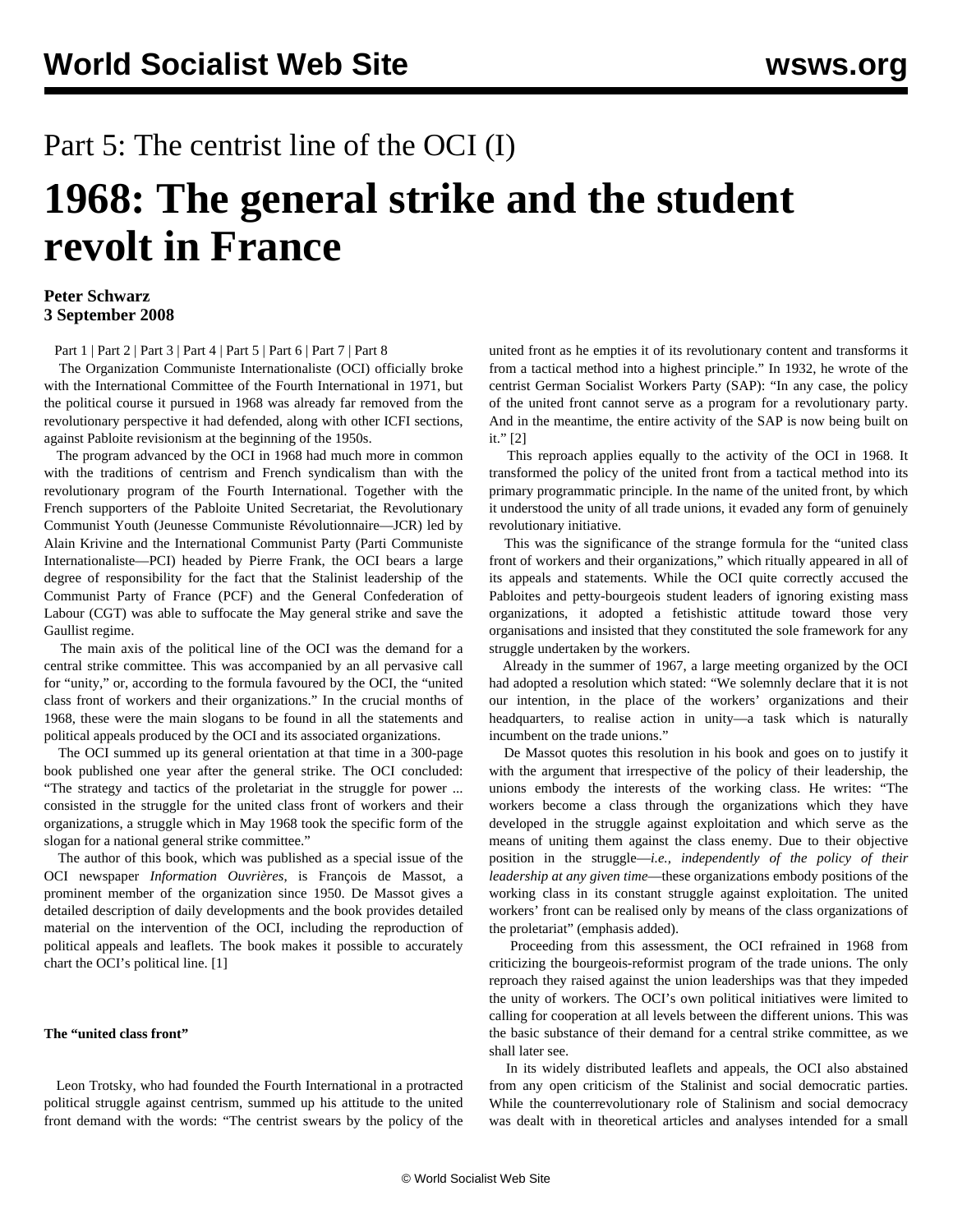circle of readers, in its leaflets directed at the masses the OCI simply appealed to the reformist and Stalinist union leaders to unite.

 The OCI's interpretation of the united front had nothing in common with the tactic developed by the Marxist movement. In 1922, Leon Trotsky explained the necessity of the united front, speaking of "the urgent need to guarantee to the working class the possibility of a united front in its struggle against capitalism, notwithstanding the inevitable split, in a given period, between the political organizations which lean upon the working class." [3]

 One year previously, the Third Congress of the Communist International had insisted that the German Communist Party (KPD) take up the policy of the united front. The Comintern drew the lessons from the so-called "March Movement," an uprising by the KPD that remained isolated and collapsed. It concluded from this defeat that the KPD must first "conquer" the allegiance of the masses before it could conquer power. It combined the policy of the united front directly with the demand for a workers' government, intervention in the reformist trade unions and a number of transitional demands, because, as Trotsky argued, "the mass continues to live its daily life in a revolutionary epoch, even if in a somewhat different manner." [4]

 Ten years later, Trotsky once again called for the adoption of the united front tactic in Germany. Now the issue was preventing Hitler from taking power. Trotsky urged the Communists and Social Democrats to form a united front against the looming threat of National Socialism (Nazism). The leaders of both parties adamantly rejected such a course. The refusal by the Stalinist KPD leaders to cooperate with what they termed the "social fascists" of the Social Democratic Party (SPD) divided and paralysed the working class, making Hitler's victory possible.

 In both cases—the early 1920s and the early 1930s—the united front was advanced as a tactic and not a substitute for a revolutionary strategy. It was limited to cooperation on practical issues and did not mean that the KPD would obscure its own program or refrain from criticism of the SPD.

 Trotsky never gave himself over to the illusion that the social democratic leaders could be transformed into revolutionaries on the basis of a united front. Rather, the united front was aimed at breaking the masses from the influence of the social democratic leaders.

 To the extent that the communists demonstrated to the social democratic workers that they were willing, without any conditions attached, to defend their daily interests and form a block with the SPD against the fascists, this could only serve to weaken the SPD leadership, which preferred to collaborate with the bourgeois state. The SPD members could then, based on their own experience, judge the value of their organization and its leadership.

 Under no circumstances did the united front mean the renunciation of an independent revolutionary policy. Trotsky stressed in 1932: "In the event that the reformists begin applying the brake to the struggle, to the evident detriment of the movement and in counter-position to the situation and the state of mind of the masses, we, as an independent organization, always reserve the right to lead the struggle to its conclusion without our temporary semi-allies*.*"[5]

#### **Syndicalism instead of Marxism**

 The OCI transformed the united front policy from a revolutionary tactic into an opportunist justification for its own subordination to the trade unions. It insisted that the struggle conducted by workers and students had to be limited to the frameworks of these organizations, and refrained from any political initiatives which could have intensified the conflict between the workers and the trade union apparatuses.

 In fact, only a minority of workers were organized in the unions. At that time, just under 30 percent of the workforce was unionised. (Today this figure is down to 7 percent.) Two thirds of all workers and the overwhelming majority of youth were not organised and were quite rightly distrustful of the unions. The OCI was unable to offer a perspective for these layers outside of directing them to the unions.

 Students were directed toward the student federation UNEF, which at that time was dominated by the social democratic United Socialist Party (Parti socialiste unifié—PSU), led by Michel Rocard. De Massot writes: "For organizing resistance the students had *a trade union*, the Union National des Étudiants de France.... With the beginning of the real struggle, the UNEF recovers its full significance despite the hesitation and weaknesses of its leadership. With its responsible intervention in its role as a student trade union organisation, it makes the struggle against repression an issue for the masses of students and confronts the worker organizations with their own responsibility. It is the means for the mobilization of students and simultaneously makes possible a genuine struggle for the united front" (emphasis in the original).

 In an attack directed against the Pabloites, de Massot writes: "Whoever rejects the struggle for the united front of workers and their organizations in favour of a so-called united front from below which simply ignores the organizations established by the working class over one-and-a-half centuries of struggle and sacrifice—the organizations by which it constituted itself as a class, conscious of itself and its struggle against capital, and in the ranks of which it necessarily comes together in order to lead this struggle—whoever confuses the mass organizations with their bureaucratic leadership, whoever screams 'CGT betrayal' and simply sweeps, with a brush of the hand, the trade unions and political parties from the map of the class struggle, retreats from the struggle against the bureaucracies and the capitalist state."

 This glorification of the trade unions as organizations in which the working class "constituted itself as a class, conscious of itself and its struggle against capital" has nothing to do with the tradition of Marxism, but comes rather from the tradition of syndicalism, which has a long and notorious history in France. The Marxist movement has always maintained a critical stance to the trade unions. Already at the start of the twentieth century, Lenin stressed that trade union consciousness was bourgeois consciousness, and that in periods of extreme social tension (such as 1914 to 1918 in Germany) the unions invariably stood at the outermost right wing of the workers' movement. [6]

 The French syndicalists insisted on the principle of non-interference of political parties in trade union work. In 1906, the CGT embodied the principle of the complete independence of the trade unions from all political parties in its Charter of Amiens. As long as this independence was directed against the increasing conservatism and parliamentary cretinism of social democracy, French syndicalism possessed a certain degree of revolutionary vitality. Although it denied the role of the party, it "was essentially nothing but an anti-parliamentary party of the working class," as Trotsky once noted. [7]

 However, this was no longer the case when the principle of the political independence of the trade unions was directed against the influence of the revolutionary party. In 1921, Trotsky, then a leading member of the Communist International, wrote: "The theory that there is a complete and unconditional division of labour between the party and the trade unions and that they must practice mutual and absolute non-intervention is precisely a product of French political development. It is the most extreme expression of it. This theory is based on unadulterated opportunism.

 "So long as the labour bureaucracy, organized in the trade unions, concludes wage agreements, while the Socialist Party defends reforms in parliament, the division of labour and mutual non-intervention remain more or less possible. But no sooner are the real proletarian masses drawn into the struggle and no sooner does the movement assume a genuinely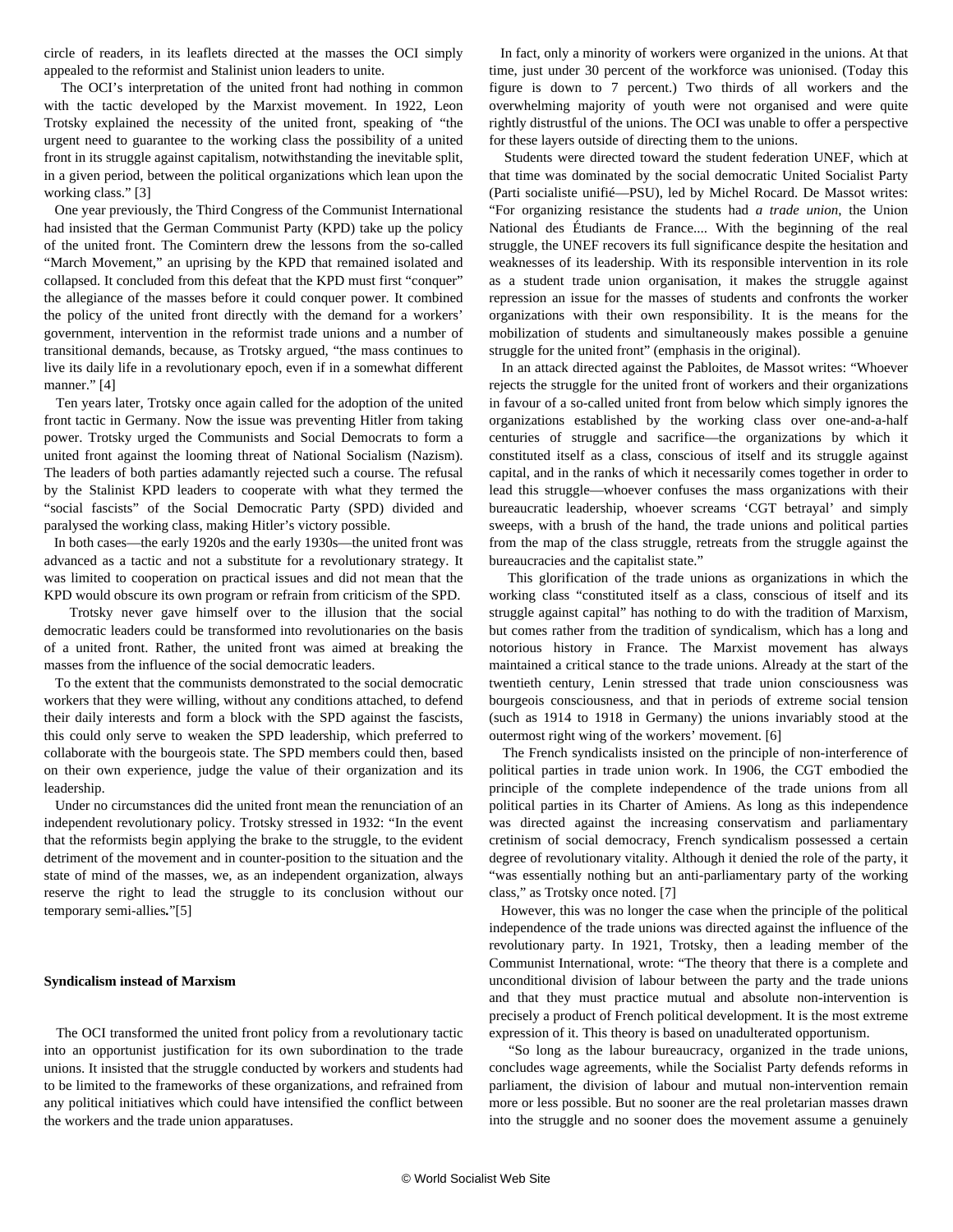revolutionary character then the principle of non-intervention degenerates into reactionary scholasticism.

 "The working class can gain victory only if there stands at its head an organization which represents its living historical experience, and is capable of generalizing theoretically and directing the entire struggle in practice. On account of the very meaning of its historic task, the party can include only the most conscious and active minority of the working class. The trade unions, on the other hand, seek to embrace the working class as a whole. Those who recognize that the proletariat urgently needs the ideological and political leadership of its vanguard, united in the Communist Party, thereby recognize that the party must become the leading force inside the trade unions as well, that is, inside the mass working class organizations." [8]

 This tradition of syndicalism had exercised considerable influence within the OCI for a long time. If one believes Pierre Lambert, the relationship of his organization to the unions had been based on syndicalist rather than Marxist principles for a considerable time.

 In an autobiographical work written towards the end of his life, Lambert boasted that he restored the Charter of Amiens in his own organisation in 1947. Based on his experiences in illegal trade union work during the war and within the Stalinist dominated CGT, he proposed an amendment during the congress of the Trotskyist organization in France "which was unanimously accepted and replaced points 9 and 10 of the 21 conditions by the acknowledgment of the mutual independence of parties and trade unions." [9]

 The "21 conditions" refers to the conditions for membership laid down by the Second World Congress of the Communist International in 1920, which were designed to exclude reformist and centrist organizations. Point 9 obliged member parties to "systematically and persistently develop communist activities within the trades unions" and to "expose everywhere the treachery of the social patriots and the vacillations of the 'centrists'." Point 10 required a break with "the Amsterdam 'International' of yellow trade union organisations" and the support of trade unions which adhered to the Communist International.

 The replacement of these two points by "the acknowledgment of the mutual independence of parties and trade unions" meant abandoning the political struggle against the reformist and Stalinist trade union bureaucracy.

#### **Political hide and seek**

 While the OCI uncritically glorified the trade unions, it carried out a game of political hide and seek regarding its own identity, which it largely kept secret. It only rarely spoke out in its own name, preferring to hide behind front organizations such as the *Comités d'alliance ouvrière* (Workers' alliance committees), whose precise political identity remained in the dark. Even de Massot only rarely refers to the OCI by its own name. Usually he writes of the "revolutionary avant-garde," leaving open whether he is referring to the OCI, one of its front organizations, or simply a group of active trade unionists.

 As the conflict with the Gaullist regime approached its high point on May 29 and the reactionary role of the trade unions became highly visible, a widely distributed leaflet produced by the *Comités d'alliance ouvrière* did not call for the construction of the OCI or the Fourth International, but rather for the creation of a fictitious "Revolutionary Workers League."

 This "Revolutionary Workers League" was a pipe dream. Nobody had heard of it before. It had neither members, nor a program, nor a constitution. It did not exist as a physical entity. The only mention of this organisation comes at the end of a 40-page manifesto drawn up by the OCI in December 1967.

 There, the "Revolutionary Workers League" is described as "a stage on the way to the building of the revolutionary party." According to this manifesto, the perspective of the "Revolutionary Workers League" arises from the assumption that only the program of the OCI "can provide an answer to the historical crisis of mankind, but that the organizational cadres of the French working class are not ready to immediately join it." [10]

 This kind of political camouflage reoccurs with regularity throughout the entire history of the OCI and its successor organizations. It recalls a Matryoshka doll. Just as one Russian doll hides inside another, so the OCI seeks to conceal its identity behind a succession of front or camouflage organizations. The political observer never really knows with whom who he or she is dealing.

 This game of political hide and seek is a specific form of opportunism. The OCI shrank from the basic revolutionary principle, "Tell the truth!" and refused to show workers its true face. While invoking the Fourth International in small circles, it presented a watered down program to the masses, assuming that this was all they were ready to accept.

 There may, of course, be circumstances when a revolutionary party refrains from openly presenting its entire program—e.g., under a dictatorial regime or within a reactionary trade union. But for the OCI, the task was not to deceive the state apparatus or the trade union bureaucracy, which were both well aware of the party's identity. The OCI deceived those workers and young people who had entered political life intent on finding a new orientation.

 In particular, the OCI was keen to avoid any embarrassment for the lower ranks of the trade union bureaucracy whose support it intensively sought. By hiding its own identity, it created conditions whereby these functionaries could enter into a relationship with the OCI without risking an open conflict with the anti-Trotskyist upper echelons of the bureaucracy.

 The OCI described these lower-rank trade union functionaries as "organizational cadres of the working class" or "natural organizers of the class"—two terms which show up repeatedly in its writings. The OCI was quite clear that this layer was of crucial importance for the union apparatus as a whole in maintaining control over the membership. Nevertheless, it argued that the conflict between the upper and the lower levels of the bureaucracy—between "apparatus" and "cadres"—would impel the latter in a revolutionary direction.

 A statement produced by the party at the beginning of 1968 in *la vérité* explains that the "cadres" are "both the mediators, by means of whom the apparatus—and above all the Stalinist apparatus—secures its control of the class, and the militant layer which enables the proletariat to develop and organize as a class." In the same statement, these "organizational cadres" are numbered at between "10,000 and 15,000 activists," who "to a large extent are controlled and organized by the Communist Party." [11]

 The OCI saw its own task as "pushing to maturity and rupture the objective contradiction that brings the pro-bourgeois orientation of the apparatus into conflict with these activists and organizational cadres, who are compelled by necessity to offer resistance and to fight alongside their class."

 The above-quoted passages are linked to fierce attacks on Pabloism. But, in reality, the attitude adopted by the OCI to the unions and the Stalinists in 1968 was virtually identical to that of the Pabloites in 1953.

 Pablo had concluded at that time that a new revolutionary offensive would not develop in the form of an independent movement of the working class under the banner of the Fourth International, but would rather take the form of a shift to the left by sections of the Stalinist apparatus under the pressure of objective events. In similar fashion, the